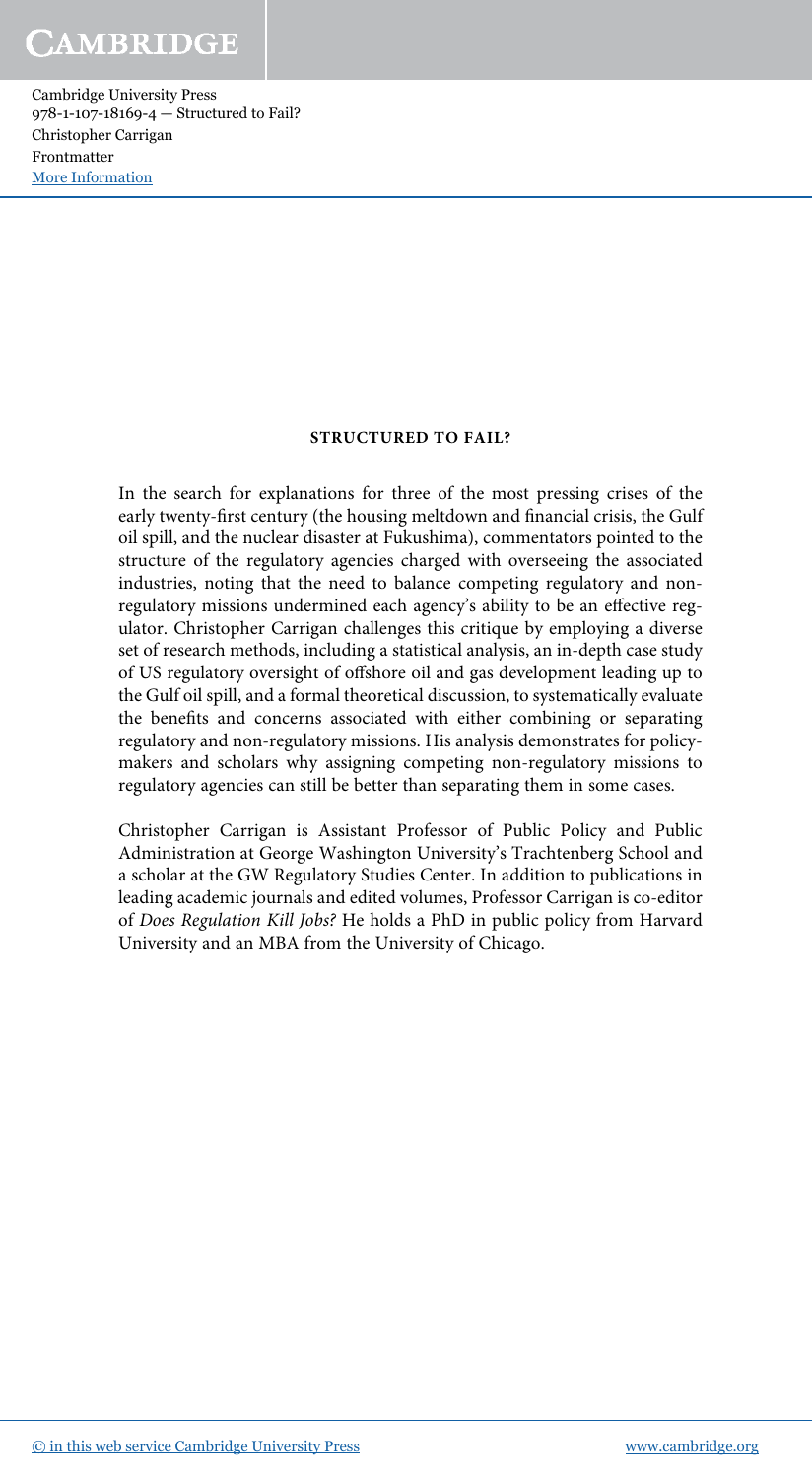# Structured to Fail?

Regulatory Performance under Competing Mandates

### CHRISTOPHER CARRIGAN

George Washington University, Washington DC Trachtenberg School of Public Policy and Public Administration

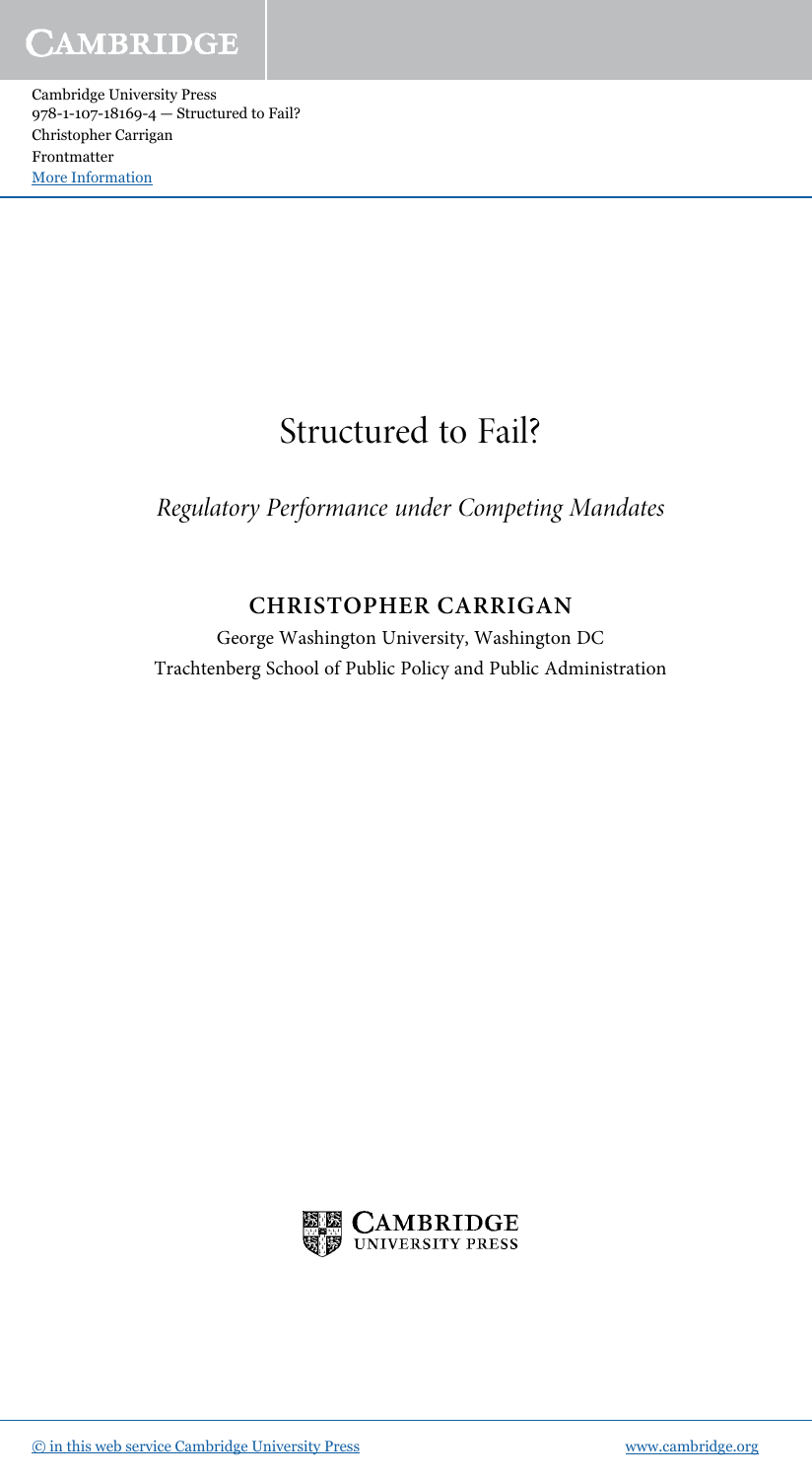Cambridge University Press 978-1-107-18169-4 — Structured to Fail? Christopher Carrigan Frontmatter [More Information](www.cambridge.org/9781107181694)



University Printing House, Cambridge CB2 8BS, United Kingdom

One Liberty Plaza, 20th Floor, New York, NY 10006, USA

477 Williamstown Road, Port Melbourne, VIC 3207, Australia

4843/24, 2nd Floor, Ansari Road, Daryaganj, Delhi – 110002, India

79 Anson Road, #06–04/06, Singapore 079906

Cambridge University Press is part of the University of Cambridge.

It furthers the University's mission by disseminating knowledge in the pursuit of education, learning, and research at the highest international levels of excellence.

> www.cambridge.org Information on this title: www.cambridge.org/9781107181694 DOI: 10.1017/9781316855164

> > © Christopher Carrigan 2017

This publication is in copyright. Subject to statutory exception and to the provisions of relevant collective licensing agreements, no reproduction of any part may take place without the written permission of Cambridge University Press.

First published 2017

Printed in the United States of America by Sheridan Books, Inc.

A catalogue record for this publication is available from the British Library.

*Library of Congress Cataloging-in-Publication Data* Names: Carrigan, Christopher, author. Title: Structured to fail? : regulatory performance under competing mandates / Christopher Carrigan. Description: Cambridge, United Kingdom ; New York, NY : Cambridge University Press, 2017. | Includes bibliographical references. Identifiers: LCCN 2016056417| ISBN 9781107181694 (hardback) | ISBN 9781316632802 (pbk) Subjects: LCSH: Administrative agencies – United States – Evaluation – Case studies. | Administrative procedure – Political aspects – United States. | BP Deepwater Horizon Explosion and Oil Spill, 2010. | Fukushima Nuclear Disaster, Japan, 2011. | Global Financial Crisis, 2008–2009. | BISAC: POLITICAL SCIENCE / Public Policy / Economic Policy. Classification: LCC KF5407 .C37 2017 | DDC 352.2/90973–dc23 LC record available at https://lccn.loc.gov/2016056417

> ISBN 978-1-107-18169-4 Hardback ISBN 978-1-316-63280-2 Paperback

Cambridge University Press has no responsibility for the persistence or accuracy of URLs for external or third-party Internet Web sites referred to in this publication and does not guarantee that any content on such Web sites is, or will remain, accurate or appropriate.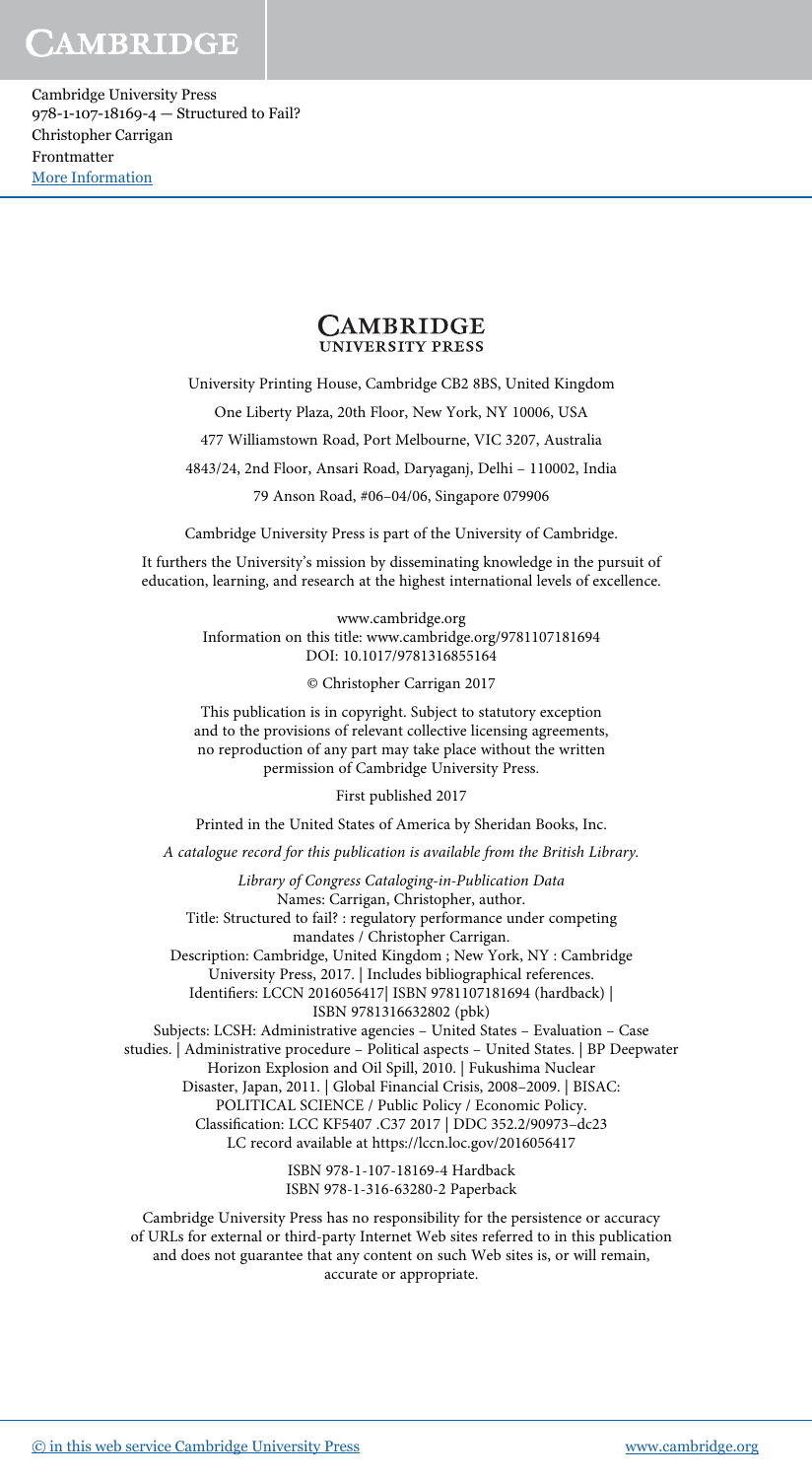*To my parents, who would be so overjoyed.*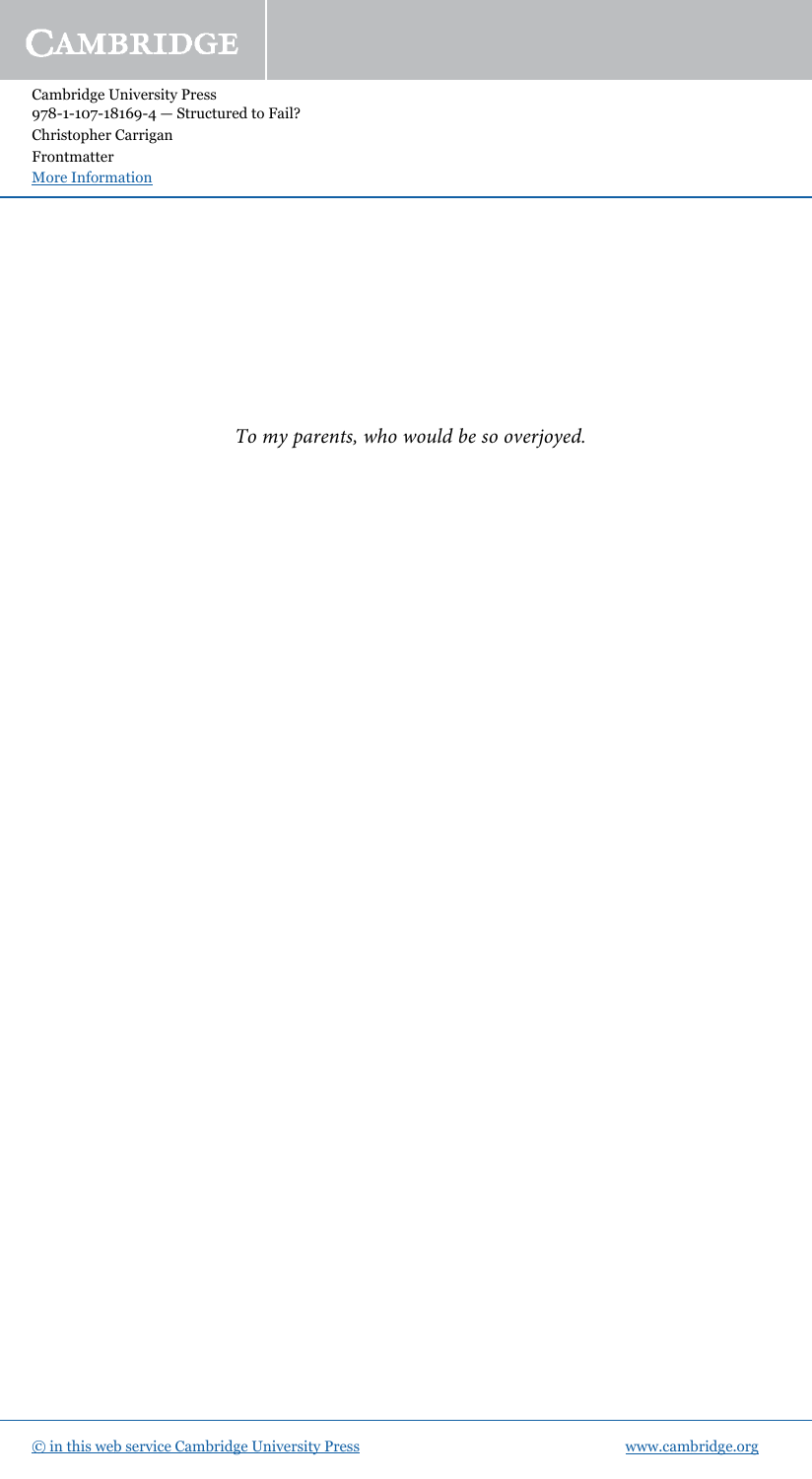#### Contents

|              | List of Figures                                                | page x       |
|--------------|----------------------------------------------------------------|--------------|
|              | List of Tables                                                 | xii          |
|              | Acknowledgments                                                | xiii         |
| $\mathbf{1}$ | Linking Regulatory Failures to Organizational Design           | $\mathbf{1}$ |
|              | Organizational Reform from Regulatory Crisis                   | 5            |
|              | Regulatory Performance under Competing                         |              |
|              | Mandates: Overview                                             | 6            |
|              | Connecting Regulatory Structure to Performance                 | 11           |
|              | Examining the Mechanisms                                       | 13           |
|              | The Politics of Regulatory Design                              | 16           |
|              | Previewing the Book                                            | 19           |
|              | PART I<br><b>EXAMINING THE PERFORMANCE OF MULTIPLE-PURPOSE</b> |              |
|              | <b>REGULATORS</b>                                              |              |
| 2            | Isolated Effects or Widespread Dysfunction?                    | 27           |
|              | Generalizing from the Failures                                 | 28           |
|              | Using PART Scores to Assess Agency Goal Performance            | 29           |
|              | Preparing the Database                                         | 34           |
|              | Measuring the Goal Performance of Multiple-Purpose Regulatory  |              |
|              | Agencies                                                       | 40           |
|              | Examining Possible Explanations for the Impact of Combining    |              |
|              | <b>Missions</b>                                                | 45           |
|              | Conclusion                                                     | 49           |
| 3            | Appealing to Goal Ambiguity to Explain Performance             | 52           |
|              | Connecting Goal Ambiguity to Performance                       | 53           |
|              | Priority Goal Ambiguity in Government Organizations            | 56           |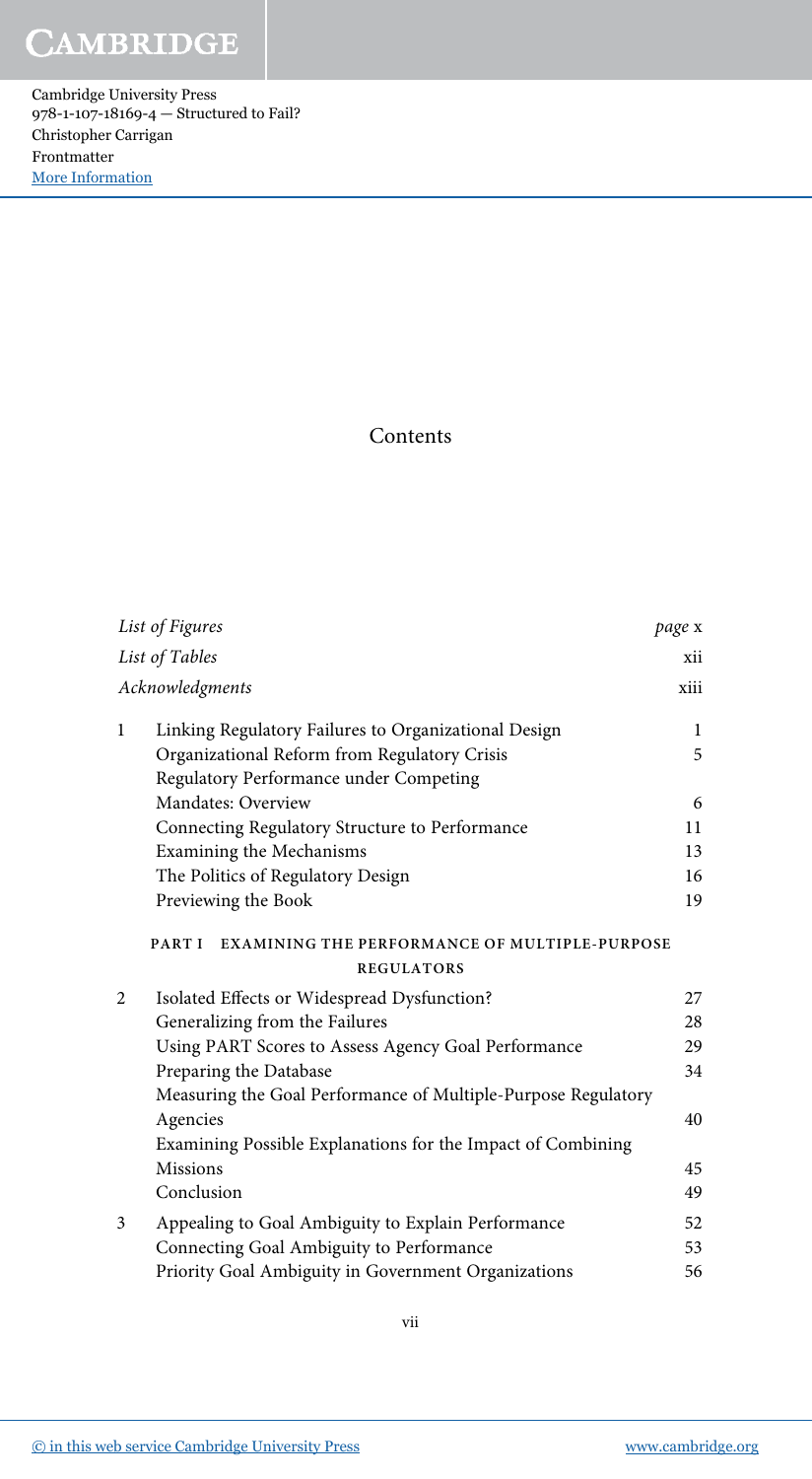Cambridge University Press 978-1-107-18169-4 — Structured to Fail? Christopher Carrigan Frontmatter [More Information](www.cambridge.org/9781107181694)

| viii | Contents                                                                                                                 |           |
|------|--------------------------------------------------------------------------------------------------------------------------|-----------|
|      | Developing a Measure of the Effects of Priority Goal Ambiguity<br>Explaining Performance through Priority Goal Ambiguity | 61<br>65  |
|      | Assessing the Effects of Measurement Error                                                                               | 73        |
|      | Summarizing the Results to Introduce Part II                                                                             | 78        |
|      | PART II<br>ASSESSING THE ROLE OF REGULATORY AGENCY<br><b>DESIGN IN THE GULF OIL DISASTER</b>                             |           |
| 4    | Balancing Conflict and Coordination at MMS                                                                               | 85        |
|      | Managing Tax Collection and Regulation                                                                                   | 86        |
|      | Structure, Goal Conflict, and Regulatory Laxity                                                                          | 88        |
|      | A Role for the Policy Process                                                                                            | 92        |
|      | Interior Department Deficiencies and MMS's Organizational                                                                |           |
|      | Development<br>Managing Conflict through Organizational Design                                                           | 95<br>104 |
|      | Congressional Oversight and Appropriations                                                                               | 111       |
|      | Evaluating Revenue Management's Impact on Regulation                                                                     | 122       |
|      | Conclusion                                                                                                               | 125       |
| 5    | Politics and Offshore Oil and Gas Policy                                                                                 | 128       |
|      | Political Pressure and Offshore Energy Goal Conflict                                                                     | 129       |
|      | Shifting Science and Cooperative Regulation at MMS                                                                       | 133       |
|      | Mechanisms for Political Oversight                                                                                       | 135       |
|      | Oil and Gas Development in the Shadow of Exxon Valdez                                                                    | 139       |
|      | Political Innovation and Changing Oil and Gas Technology                                                                 | 143       |
|      | Building Political and Social Pressure for Development                                                                   | 151       |
|      | Political Preferences as a Source of Goal Subversion                                                                     | 156       |
|      | Conclusion                                                                                                               | 160       |
|      | Assimilating Ambiguity, Coordination, and Politics in Part III                                                           | 164       |
|      | PART III A THEORY OF MULTIPLE-PURPOSE<br><b>REGULATORS</b>                                                               |           |
| 6    | Policy Context and the Political Choice to Combine Purposes                                                              | 169       |
|      | Political Preferences and Agency Structure                                                                               | 170       |
|      | Multiple Missions and Exogenous Shocks                                                                                   | 175       |
|      | <b>Exploring the Assumptions</b>                                                                                         | 178       |
|      | Introducing the Framework                                                                                                | 182       |
|      | Considering Priority Goal Ambiguity                                                                                      | 183       |
|      | Agency Expertise and Task Coordination                                                                                   | 185       |
|      | Measuring the Degree of Goal Discord                                                                                     | 187       |
|      | The Politician's Payoff in Combining Missions                                                                            | 190       |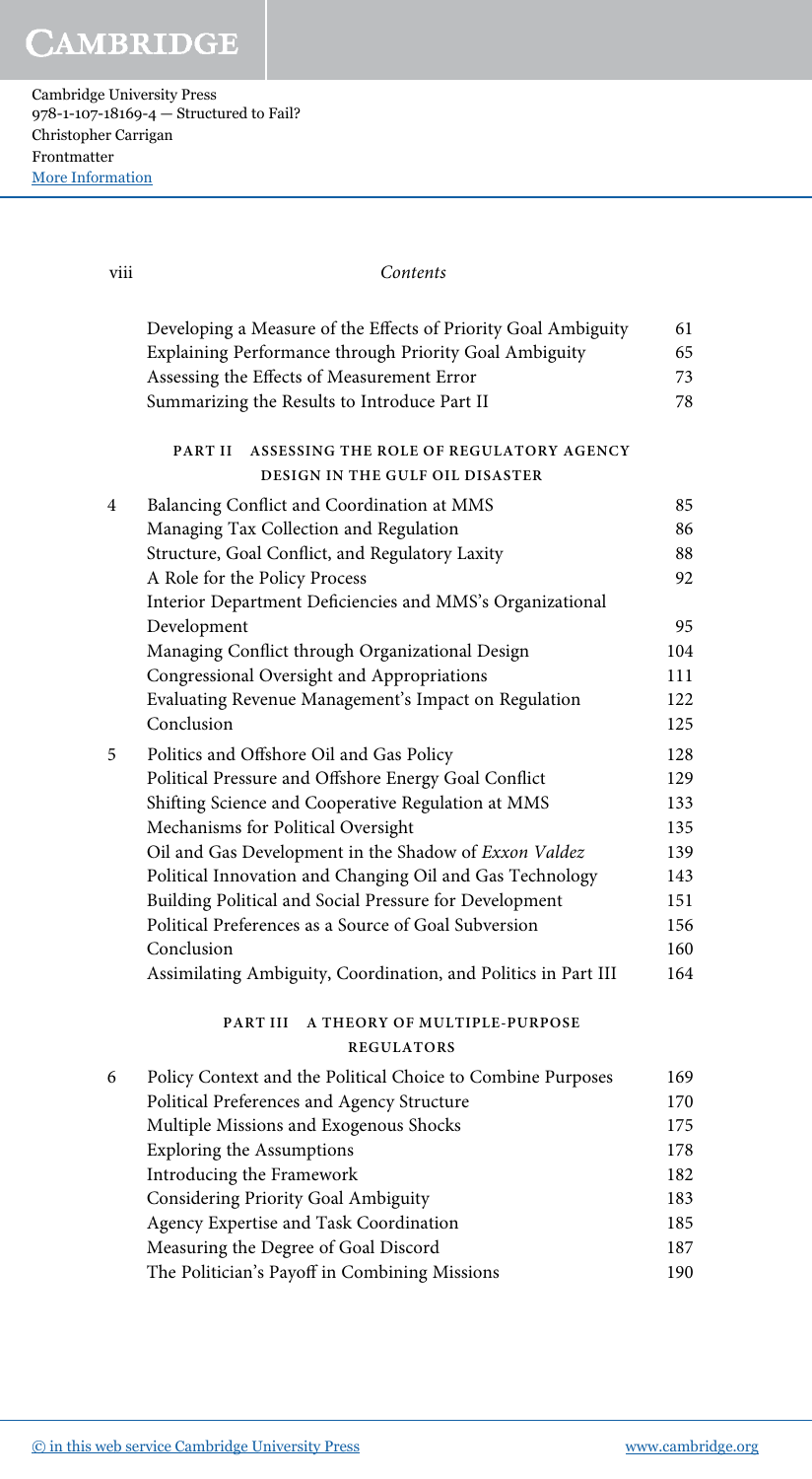Cambridge University Press 978-1-107-18169-4 — Structured to Fail? Christopher Carrigan Frontmatter [More Information](www.cambridge.org/9781107181694)

| Contents                                                                                                     | ix         |
|--------------------------------------------------------------------------------------------------------------|------------|
| The Politician's Payoff in Separating Missions<br>Comparing the Payoffs in Combining and Separating Missions | 196<br>199 |
| The Determinants of Structural Choice                                                                        | 206        |
| Melding Organization, Politics, and the Policy Environment                                                   | 217        |
| Conclusion                                                                                                   | 220        |
| 7<br>Operations, Organization, Politics, and Policy Context                                                  | 223        |
| Recapping the Approach                                                                                       | 224        |
| Operations: Balancing Ambiguity and Coordination                                                             | 226        |
| Organization: Design inside and between Agencies                                                             | 231        |
| Politics: How Ambiguity and Conflict Can be Remedied                                                         | 233        |
| Policy Context: Examining the Goal Interdependencies                                                         | 237        |
| <b>Extending the Analysis</b>                                                                                | 242        |
| Structuring Regulatory Agencies Going Forward                                                                | 251        |
| Appendix A: Additional Description and Analyses for Chapters 2                                               |            |
| and 3                                                                                                        | 253        |
| Appendix B: Mathematical Context, Derivations, and Proofs                                                    |            |
| for Chapter 6                                                                                                | 258        |
| Computing the Politician's Expected Payoff in Combining Missions                                             | 258        |
| Computing the Politician's Expected Payoff in Separating Missions                                            | 266        |
| Deriving the Findings Described in Chapter 6                                                                 | 271        |
| References                                                                                                   | 288        |
| Index                                                                                                        | 308        |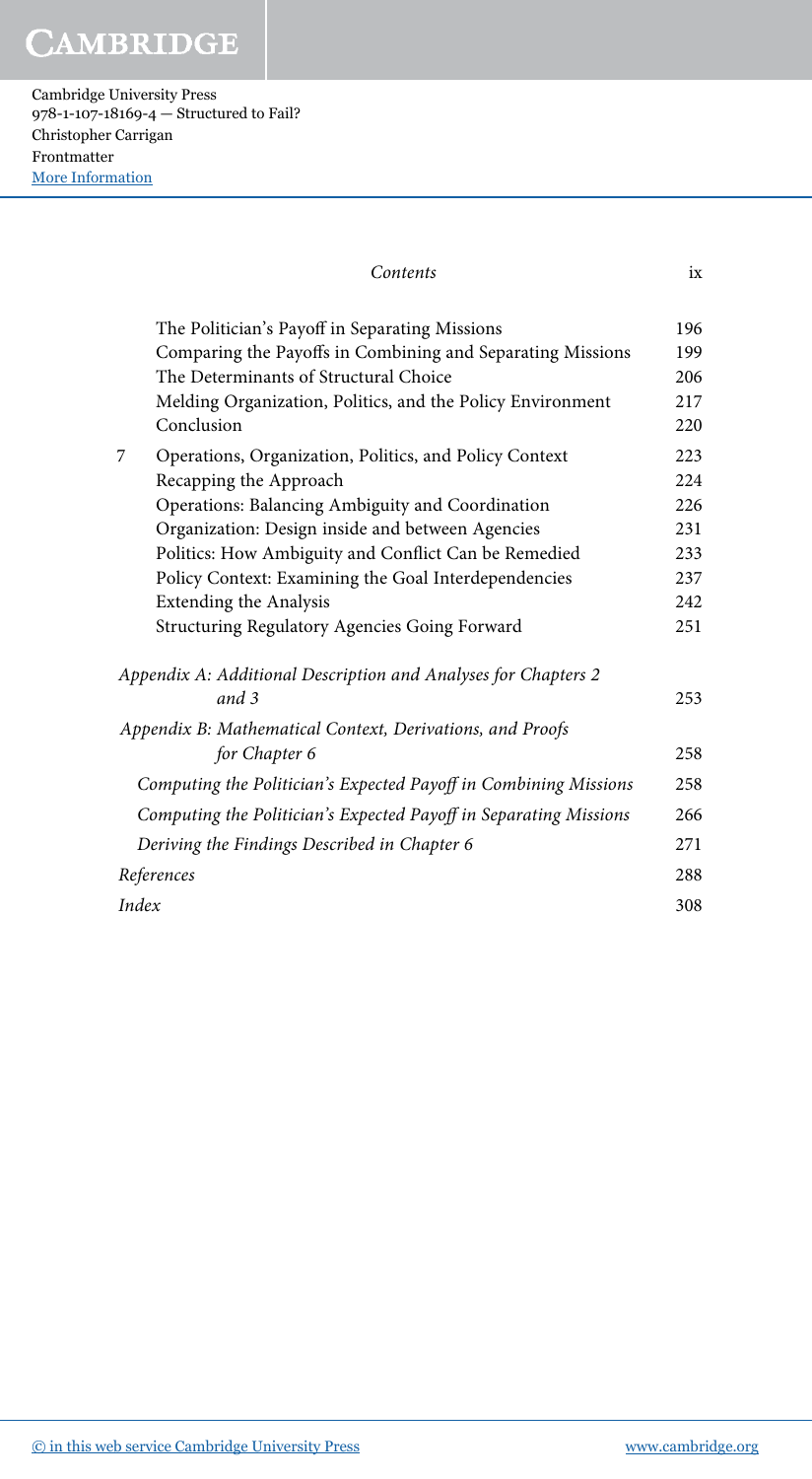Cambridge University Press 978-1-107-18169-4 — Structured to Fail? Christopher Carrigan Frontmatter [More Information](www.cambridge.org/9781107181694)

### Figures

|     | 2.1 Goal performance by agency type                                | page 39 |
|-----|--------------------------------------------------------------------|---------|
|     | 2.2 Marginal effects of agency characteristics on goal performance | 43      |
|     | 2.3 Residual goal performance and percentage of regulatory funding | 45      |
|     | for multiple-purpose regulatory agencies                           |         |
|     | 2.4 Effects on performance of combining various program types      | 48      |
| 3.1 | Employees' work-goals clarity as a mediator                        | 66      |
|     | 3.2 Residual agency goal performance and employees' work-goals     | 67      |
|     | clarity                                                            |         |
|     | 3.3 Employees' work-goals clarity by agency type                   | 70      |
|     | 3.4 Marginal effects on performance using alternative measures     | 75      |
|     | of employees' clarity                                              |         |
|     | 4.1 Percentage of MMS employees by category in Colorado and        | 99      |
|     | Louisiana (December 2009)                                          |         |
|     | 4.2 Congressional bills proposing to reorganize MMS and related    | 107     |
|     | functions (2008-2012)                                              |         |
|     | 4.3 Topics of congressional hearings in which MMS or successor     | 113     |
|     | agency personnel testified (1982-2012)                             |         |
|     | 4.4 MMS's Offshore Energy and Revenue Management funding           | 118     |
|     | levels (1983-2009)                                                 |         |
|     | 5.1 Average water depth of oil and gas production in the Gulf      | 146     |
|     | of Mexico (January 1990-December 2002)                             |         |
|     | 5.2 OCS barrels spilled and oil produced in successive three-year  | 150     |
|     | periods (1965-2009)                                                |         |
|     | 5.3 Opinion poll results measuring public preference for           | 155     |
|     | environmental protection or economic growth (1984-2012)            |         |
|     | 6.1 The politician's payoffs                                       | 182     |
|     | 6.2 Organizational choice with changing goal connections           | 203     |
|     | 6.3 The effects of agency clarity and political preferences        | 205     |
|     |                                                                    |         |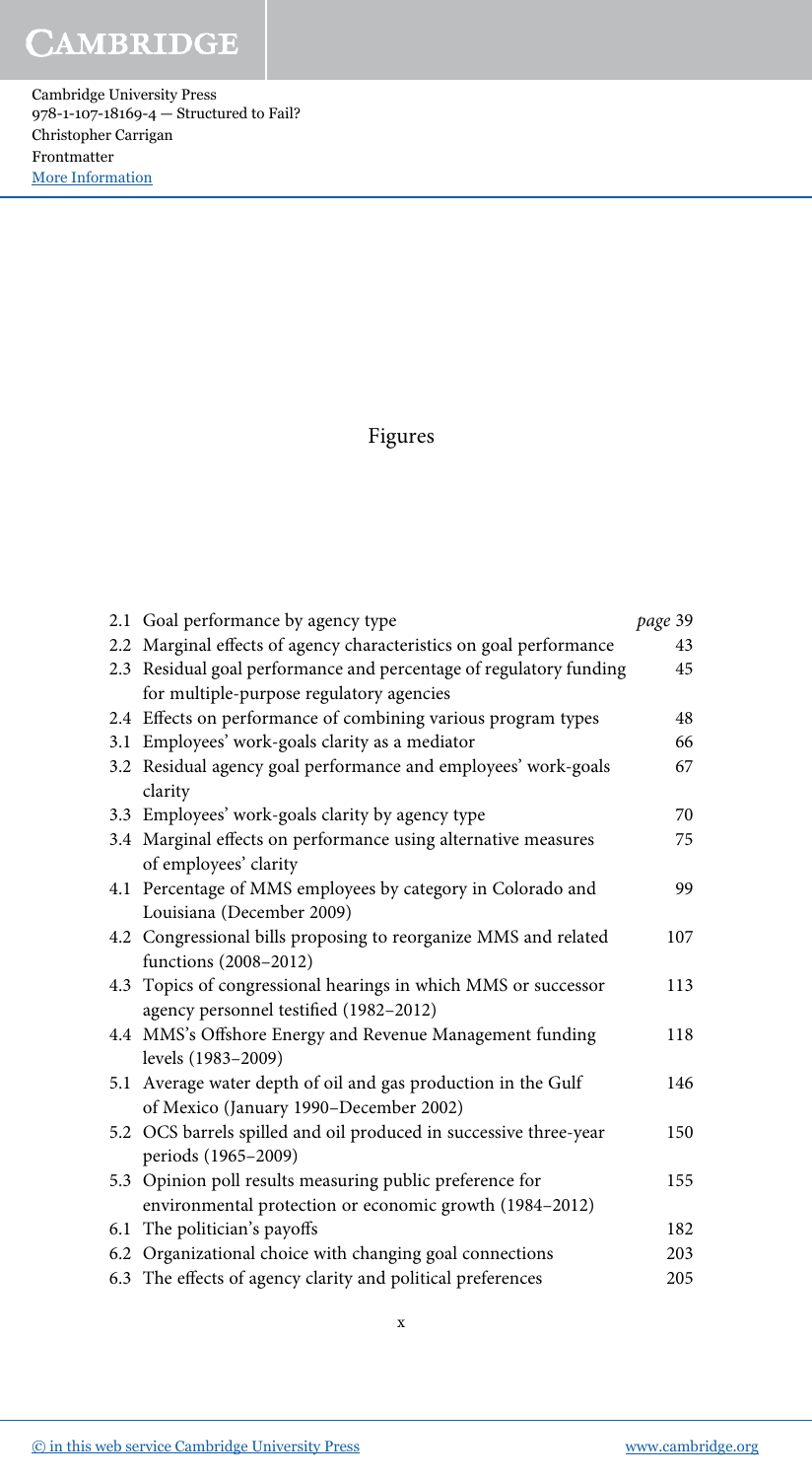Cambridge University Press 978-1-107-18169-4 — Structured to Fail? Christopher Carrigan Frontmatter [More Information](www.cambridge.org/9781107181694)

| List of Figures                                                                    | xi  |
|------------------------------------------------------------------------------------|-----|
| 6.4 Impact of coordination on the politician's payoff from                         | 209 |
| combining missions<br>6.5 Impact of goal ambiguity on the politician's payoff from | 216 |
| combining missions                                                                 |     |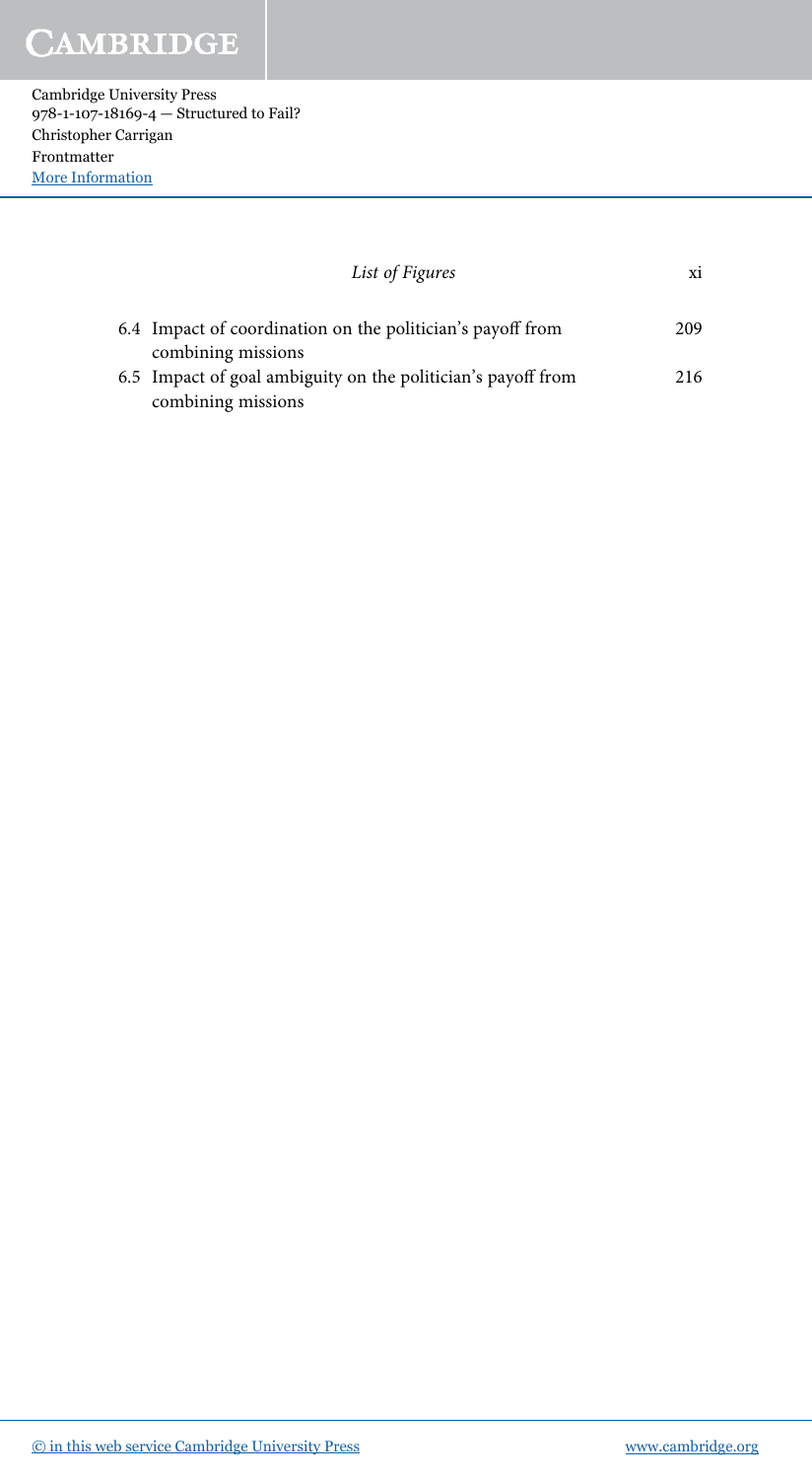Cambridge University Press 978-1-107-18169-4 — Structured to Fail? Christopher Carrigan Frontmatter [More Information](www.cambridge.org/9781107181694)

#### Tables

| 2.1 Descriptions of key variables used in Chapter 2 analyses       | page 36 |
|--------------------------------------------------------------------|---------|
| 2.2 OMB PART descriptions of agency program types                  | 37      |
| 2.3 Regressions of agency goal performance on presence of          | 41      |
| regulatory and non-regulatory functions                            |         |
| 3.1 Descriptions of key variables used in Chapter 3 analyses       | 64      |
| 3.2 Incorporating employees' work-goals clarity in regressions     | 69      |
| explaining agency goal performance                                 |         |
| 4.1 Regression of Offshore Energy's budget on Revenue              | 121     |
| Management's budget and the congressional decision to allow        |         |
| rental budget offsets (1983-2009)                                  |         |
| 5.1 Yearly budget changes for Offshore Energy's core regulatory,   | 141     |
| leasing and environmental, and resource evaluation programs        |         |
| $(1983 - 2009)$                                                    |         |
| 5.2 Summaries of important statutes affecting MMS's jurisdictional | 153     |
| responsibilities (1982-2010)                                       |         |
| A.1 Summary statistics for key variables used in Chapters 2 and 3  | 253     |
| A.2 Difference-of-means test assessing relative multiple-purpose   | 254     |
| regulatory agency goal performance                                 |         |
| A.3 Regressions of agency goal performance on various              | 255     |
| multiple-purpose agencies                                          |         |
| A.4 Difference-of-means test of employees' work-goals clarity      | 256     |
| comparing multiple-purpose regulators to other agencies            |         |
| A.5 Regressions of agency goal performance using alternative       | 256     |
| measures of employees' clarity                                     |         |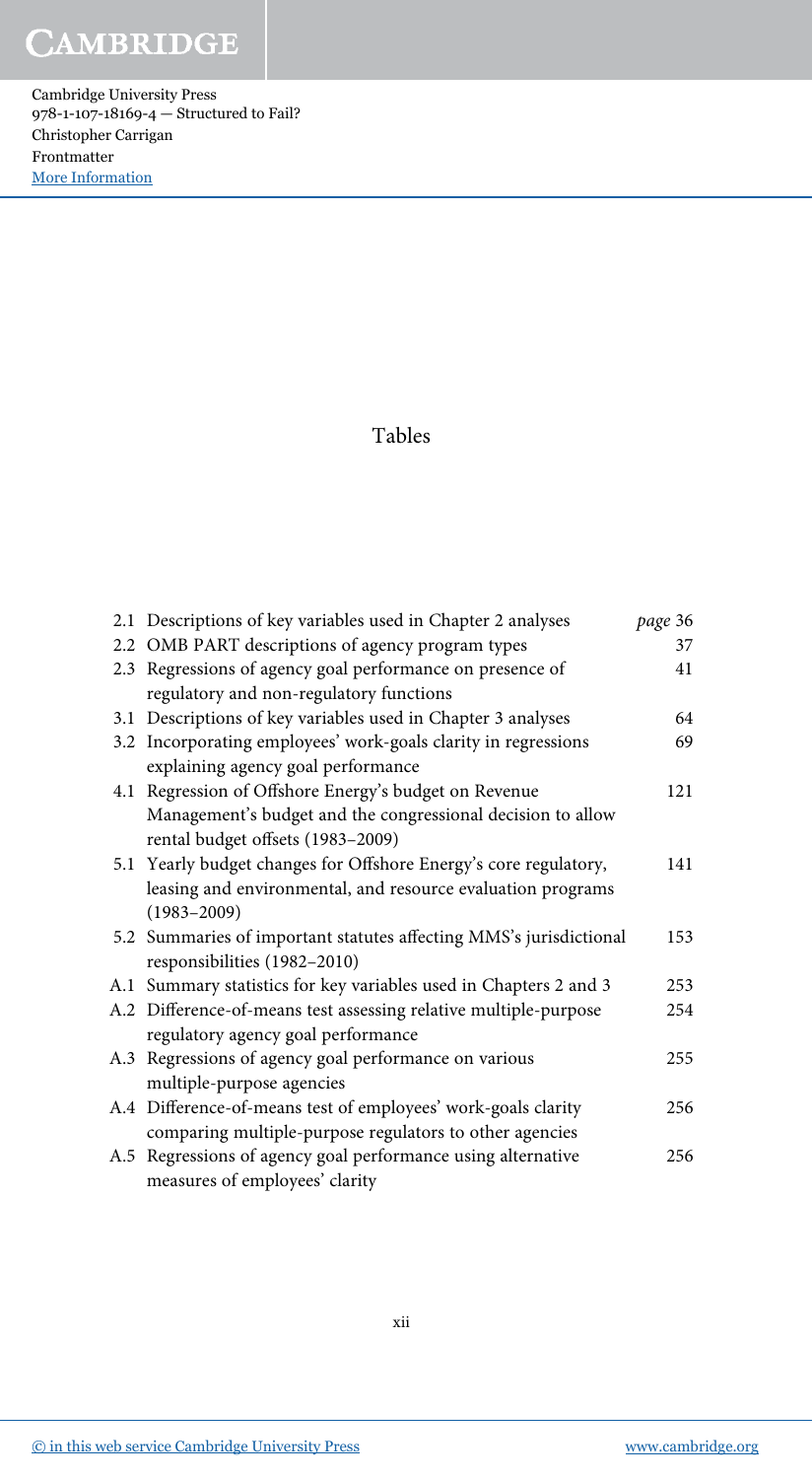Acknowledgments

Reflecting on the long and winding path I have taken to complete this book, which began as my dissertation research while at the Harvard Kennedy School, I am reminded of all the people who have helped, supported, and guided me along the way. I have been especially blessed to have had an incredibly accomplished and supportive set of mentors, both in my time as a doctoral student and as a faculty member at the Trachtenberg School at George Washington University. While challenging me to think more clearly about regulatory organization and politics, they have nevertheless been enduring in their promotion of my work, something that has made pushing forward much easier.

Certainly, without the involvement of many of these individuals, this book would never have become anything close to what it has turned out to be. I owe special thanks to Steve Balla, Dan Carpenter, and Cary Coglianese, who in addition to carefully reviewing the manuscript and offering immensely valuable suggestions, have, just as importantly, provided me with the guidance and encouragement to see this project through to the end. I am also extremely appreciative of my advisors and colleagues who have provided feedback on portions of or on the entire manuscript and assisted with the research at various stages, including Lori Brainard, Sharon Gilad, Steve Kelman, Yoon Ho Kim, Dave Lewis, Russ Mills, Susan Yackee, and Dennis Yao as well as several anonymous reviewers. This book is undoubtedly better because of their constructive feedback.

Moreover, in fleshing out the arguments which form the basis of the book, I have benefited from discussions with, and the advice of, Marc Eisner, Bob Kagan, Stuart Kasdin, Bert Kritzer, Susan Moffitt, Marcus Peacock, Stuart Shapiro, Laurence Tai, Dan Walters, and Richard Zeckhauser, as well as participants at various seminars and conferences in

xiii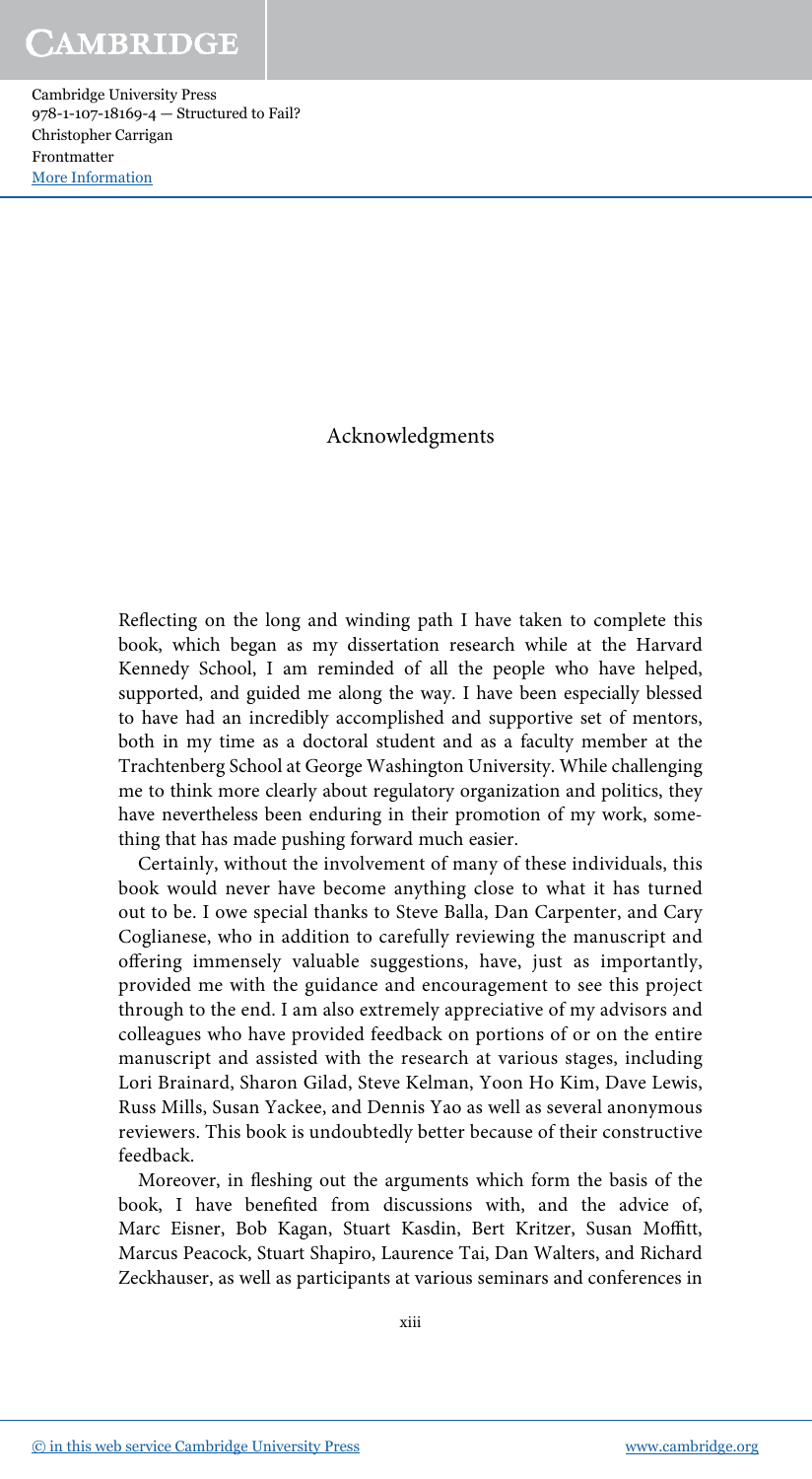Cambridge University Press 978-1-107-18169-4 — Structured to Fail? Christopher Carrigan Frontmatter [More Information](www.cambridge.org/9781107181694)

#### xiv *Acknowledgments*

which I presented portions of this research, including at Penn Law's Penn Program on Regulation, two Midwest Political Science Association research conferences, the Law and Society annual meeting, and the GW American politics workshop. I owe special thanks to the Tobin Project, including John Cisternino and David Moss, as well as Duke University's policy shock project, led by Ed Balleisen, Lori Bennear, Kim Krawiec, and Jonathan Wiener, for inviting me to participate in their research initiatives which further spurred my interest in the Gulf oil spill. I am especially grateful to Karen Maloney of Cambridge University Press for her support of the book. The Office of Personnel Management, particularly Rose Miller, as well as the staff of the BOEMRE Gulf of Mexico Public Affairs office were instrumental in helping me obtain some of the data used in the analyses. I also benefited from the careful research assistance of several George Washington University students, including Mike Brooks, Lindsey Poole, Lily Robin, Stefan Roha and Zhoudan Xie, as well as the Penn Law Library Reference Services group, including Ellen Qualey, Tim Von Dulm, and Ben Meltzer, who spent hours meticulously organizing the reference materials for this research.

Some of the most important advice and assistance I received was not directly tied to the book but, nevertheless, was instrumental in me being able (and willing) to complete it. In particular, I am thankful to the leadership and members of the GW Regulatory Studies Center, including Jerry Brock, Joe Cordes, Susan Dudley, and Kathy Newcomer as well as my colleagues at the Trachtenberg School, for their enduring support of my research agenda. I am also deeply indebted to my early mentors and advisors, including Torben Iversen, Bridget Madrian, Mike Moore, Clark Ross, and Paul Willen, for inspiring me to make the very rewarding decision to pursue a doctoral degree as well as for being continual sources of guidance and encouragement during my time as a student.

Finally, I thank my family, especially my Mom and Dad, whose unconditional love and enduring willingness to build me up have given me the confidence to take risks and try to achieve big things. While I miss them immeasurably, I know they are looking down from heaven very proud of the outcome of this project. I am so appreciative of my wife, Gwyn, who has endured every difficulty, shared in every success, and been willing to support my unrelenting and sometimes selfish pursuit of my goals. To her as well as my daughters, Bryn and Kinsey, who remain steadfastly supportive of their Daddy even though he "works all of the time," I am so thankful for making my life infinitely better. I am indebted also to my grandmother,